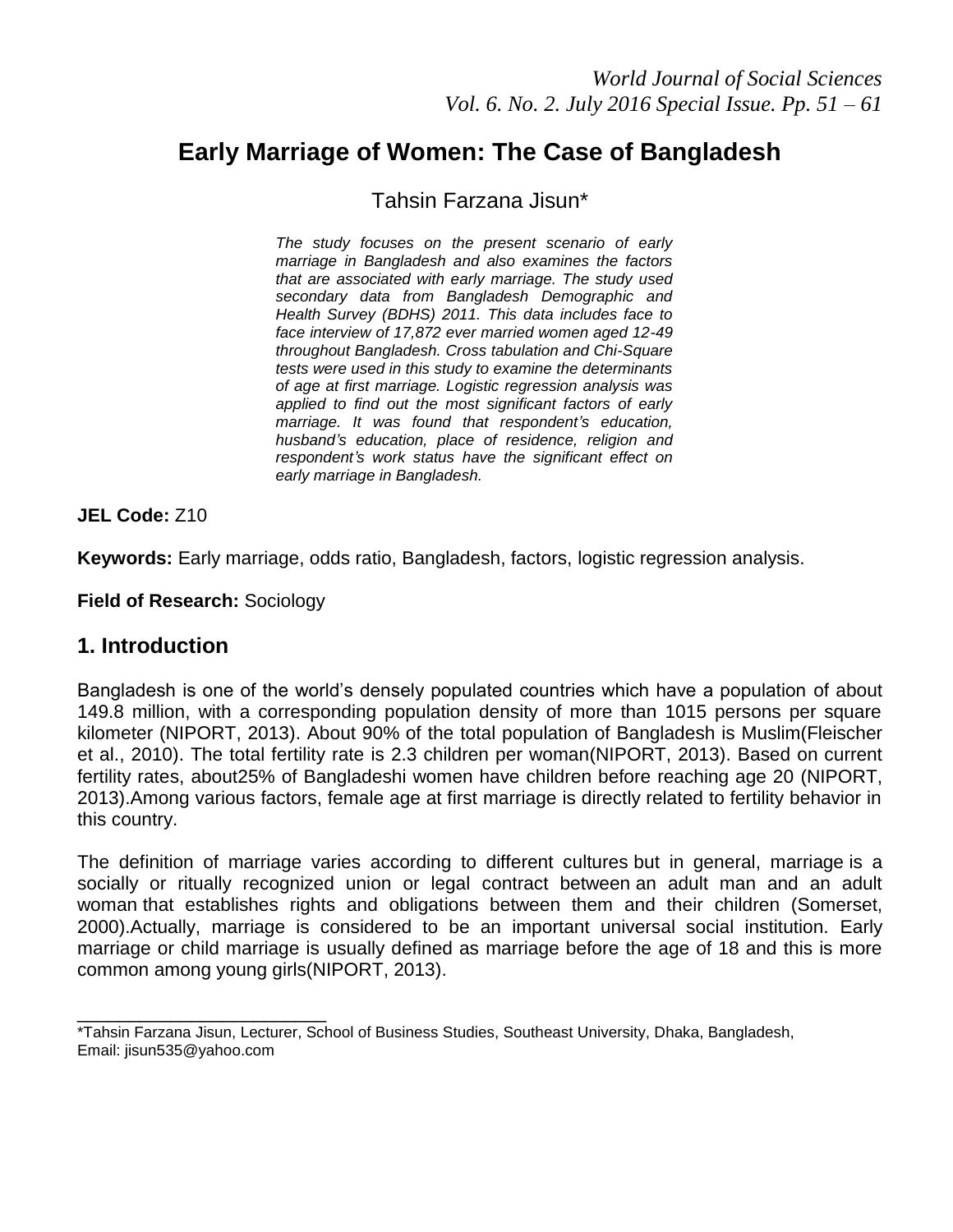According to Child Marriage Restraint Act (1929), the legal marriage age for a girl is 18 years and for a boy is 21 years in Bangladesh. The penalties for child marriage according to this act are imprisonment for one month or a fine up to taka 1000 or both. Despite national laws and international treaty, early marriage remains widespread problem particularly in developing countries like Bangladesh. It is a barrier to health and future opportunities of millions of girls (Nasrin and Rahman, 2012). According to UNICEF flagship report, the child marriage rate is 66% in Bangladesh which is one of the world"s highest rates and this issue needs an urgent attention. Within South Asia, the teenage pregnancy rate is higher in Bangladesh (Raj et al., 2010). Most of the teenage girls conceive immediately after their marriage and death due to the pregnancyrelated cause is almost double among women aged 15-19 compared to the women in their twenties in Bangladesh (Boyd et al., 2000).Therefore, Bangladesh is a suitable context to study on child marriage.

Child marriage is considered as a violation of rights of the girls because they cannot complete their education. The timing of first marriage is an important factor towards women"s reproductive behavior (Singh and Samara, 1996). Death due to pregnancy is the number one cause of death among girls aged 15-19 worldwide (Verma et al., 2013). Moreover, they might be the victim of sexual violence and HIV infection (Innocenti Digest, 2001).Families suffering from poverty often want to reduce their number of children. As a way, they marry off their daughters. Some families believe that it brings blessings on their family if they marry off girls before their puberty (Tristam, 2014). Sometimes young girls show less interest to continue their education and in some cases, poor families are unable to bear the cost of education (Verma et al., 2013). Another incentive for the parents to marry off their daughters at the younger age is dowry (Amin, 2008). The existing practices of law seem to have not averted early marriage in Bangladesh. Our society is still facing the adverse effect of child marriage. Various reports have been published in the newspapers on a daily basis about the harmful impact of child marriage on young girls. However, this issue gets less priority from the policymakers and civil social organizations. Thus, a new aspect of study is needed to know the socio-economic consequences of early marriage and take plausible strategies to move ahead.

The purpose of this paper is to assess the present scenario of female age at first marriage in Bangladesh using data from BDHS 2011. A research question may arise:

What are the socio-demographic and economic factors that cause the rising trend of early marriage among female adolescents in Bangladesh?

This present paper will try to answer this question. Therefore, the main objective of this paper is to find out the socio-demographic and economic determinants that influence early marriage in Bangladesh. This study also tries to suggest some recommendations based on the findings of the study to stimulate the necessary actions taken by the policymakers.

The previous studies were not focused on the present situation of child marriage in Bangladesh, which is a major concern of this study. The majority of the past studies focused only the influence of education on early marriage. Thus, this present study will try to find out not only the sociodemographic but also the economic factors of early marriage in Bangladesh.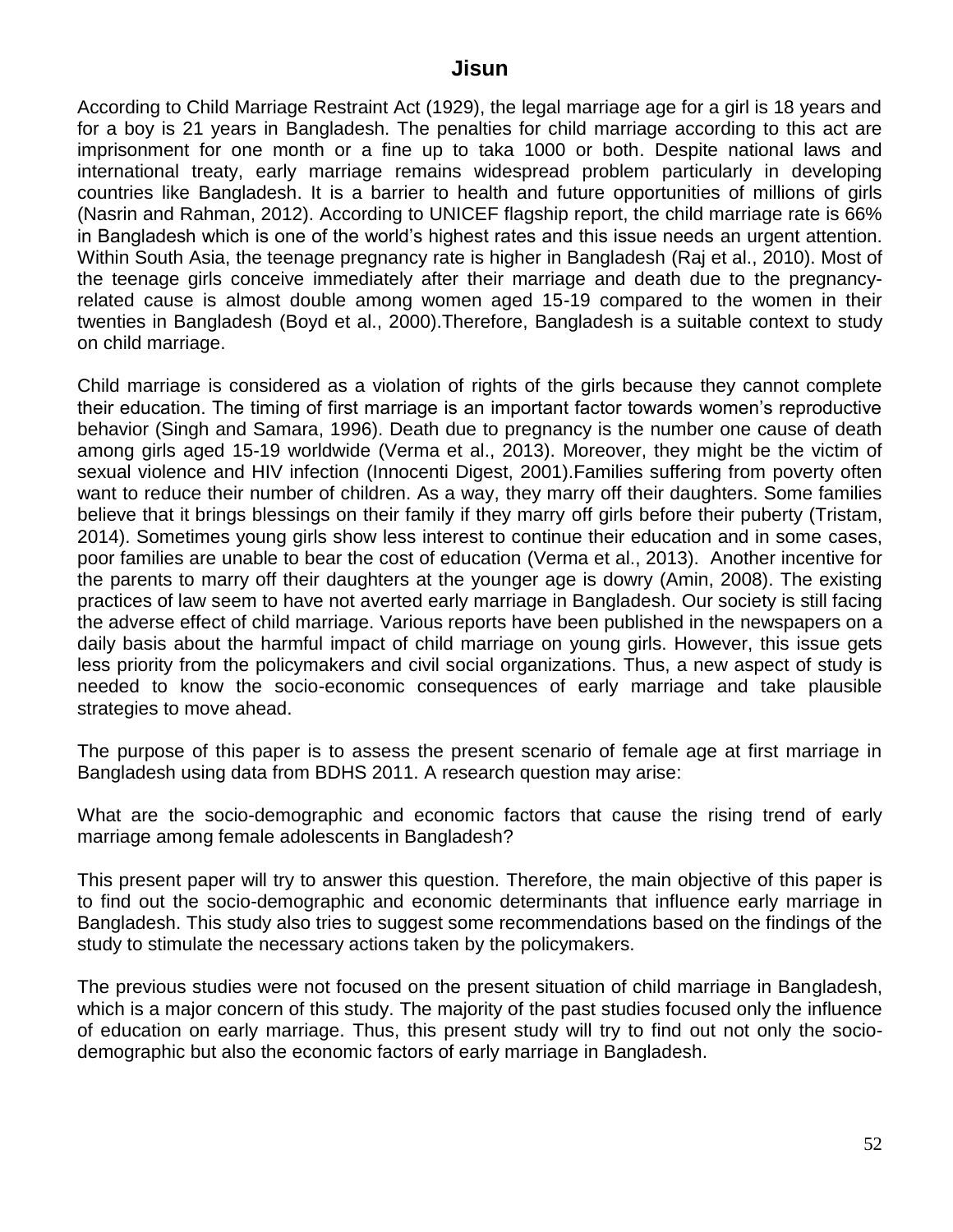This paper is arranged in a sequence. The objective, research question and scope of the study are discussed in the introduction phase. Then a brief literature review emphasizes the research gap of this study with the formation of hypotheses. After that, the methodology of the study describes the source of data, sample size and variables. The statistical analyses include cross tabulation and logistic regression analysis. Finally, the conclusion part answers the research question along with some recommendations and limitations of this study.

## **2. Literature Review**

The relationship between age at first marriage and education is the most powerful and consistent documented literature. Most of the studies recognized the importance of education to increase the female age at marriage. Hirschman (1985) initiated his study with two research questions. One was, whether early family formation was affected by some premarital socio-economic roles and the other was to find out the reason of deviations about the initial family formation in Asian populations. He also overviewed a trend of early family formation across the Asian countries using the mean age at first marriage and mean age at first birth. Finally, he found that education was the most powerful determinants in delaying marriage.

Choe et al. (2005) utilized information from both male and female adolescents in their study "Early Marriage and Early Motherhood in Nepal". They applied proportional hazard model and logistic regression model to estimate covariates of early marriage, early motherhood and delayed consummation of marriage in Nepal. They discovered that education along with parental education has a highly significant effect on early marriage. The study explained that attaining the level of education increases the age at first marriage.

Field and Ambrus(2008) used data in their study "Early marriage, Age of Menarche, and Female Schooling Attainment in Bangladesh" from a rural region of Bangladesh named "Matlab Health and Socioeconomic survey 1996".They separated the causal impact of timing of marriage using the instrumental variable named "age of menarche". They found that higher literacy rate and preventive health services were responsible for delaying marriage by using IV (Instrumental variable) estimates and OLS( Ordinary Least Square) estimates.

Kumchulesi et al. (2011) examined in their study "Factors affecting age at first marriage in Malawi" that early marriage was influenced by high fertility, high mortality and low contraceptive use. For this study, they used 2000 and 2004 Malawi Demographic and Health Survey data. Univariate, bivariate and hazard proportional model were used to find out the relationship between age at first marriage and selected socioeconomic factors. They found that age, education, religion, region and ethnicity are the most influential factors of age at first marriage in Malawi. Sah et al. (2014) revealed in their study *"*Factors Affecting Early Age Marriage in Dhankuta Municipality, Nepal" that child marriage was associated with low education and low economic status by using chi-square test.

Jain et al. (2011) discussed the incident of child marriage in India, in their study "Early marriage of girls as a barrier to their education". They investigated the causes of child marriage as economic survival, protection of young girls, controlling female behavior and socio-cultural and religious values. Based on their findings, they suggested that early marriage can be controlled by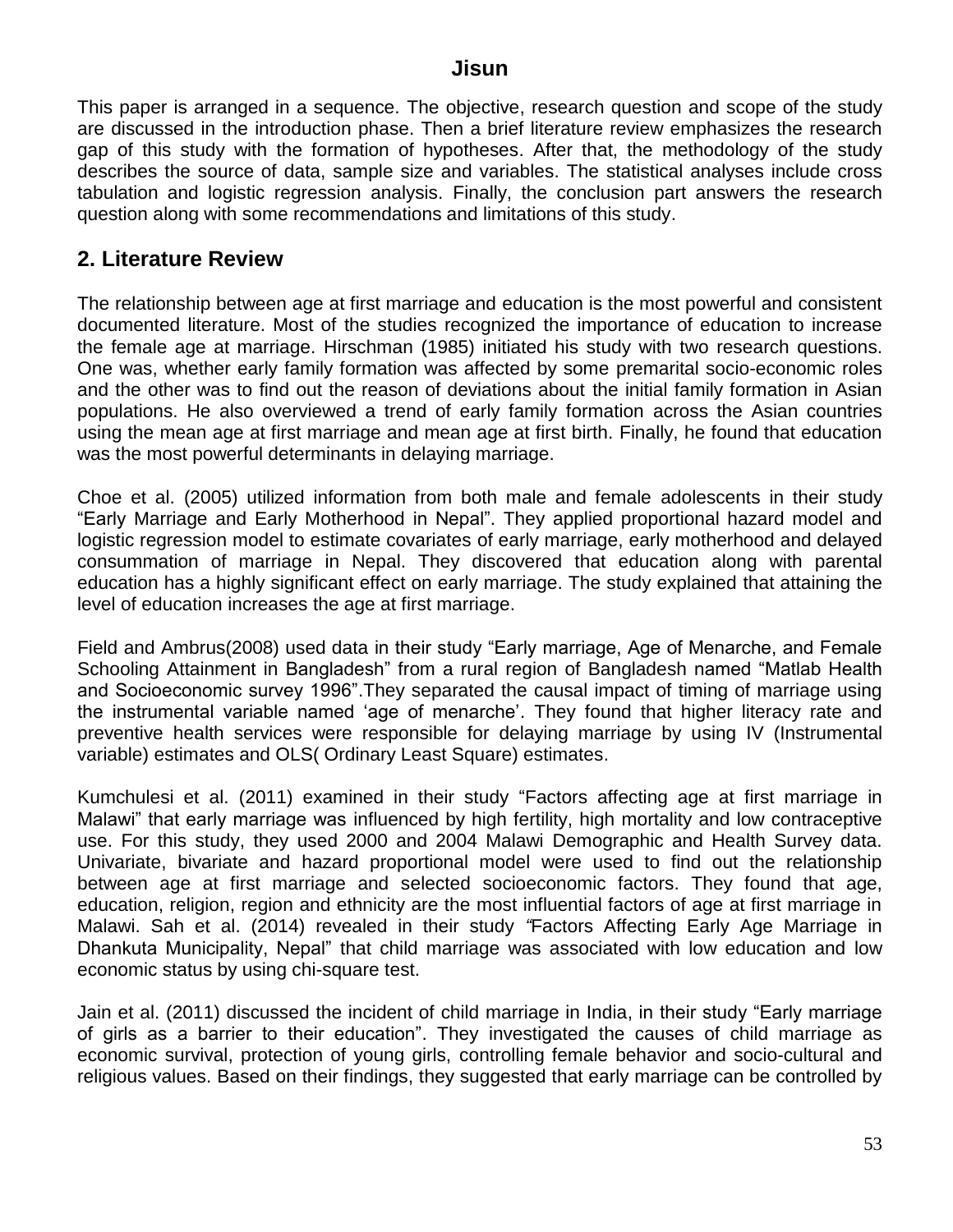providing economic opportunities to young girls to be self-sufficient, promoting education and raising awareness by using mass media.

It can be seen that many studies have been conducted around the world to reveal those factors which linked to early marriage. Different studies focused on different variables. However, in Bangladesh, there is hardly any significant study focusing on the present situation along with the socio-demographic and economic factors of early marriage. Therefore, this present study along with an objective of presenting the current scenario of female age at first marriage in Bangladesh using BDHS data 2011, also finds out the influencing socio-demographic and economic factors those have significant impacts on female age at first marriage in Bangladesh. Besides, this study used most updated nationally representative data, which covered all the regions of Bangladesh, which was a drawback for the previous literature.

After reviewing the above literature and achieving the purpose of this study, six alternative hypotheses have been developed:

> *Hypothesis 1:* Respondents education has significant impact on early marriage. *Hypothesis 2:* Husbands education has significant impact on early marriage. *Hypothesis 3:* Place of residence has significant impact on early marriage. *Hypothesis 4:* Religion has significant impact on early marriage. *Hypothesis5:* Wealth index has significant impact on early marriage. *Hypothesis 6:* Respondents occupation has significant impact on early marriage.

## **3. Methodology**

#### **3.1Source of Data**

The study used secondary data. The current study utilized the data from Bangladesh Demographic and Health Survey (BDHS) 2011. The Bangladesh Demographic and Health Survey (BDHS) 2011 is regarded to be the sixth national demographic and health survey which was designed to give necessary data on basic national index of social progress.

#### **3.2 Sample Design**

The sample for the BDHS 2011 is nationally representative. In addition, 2011 BDHS covered total population living in non-institutional dwelling units in Bangladesh. A two-stage stratified sampling procedure of households had been used. By using this design, the survey chose about 18,222 ever married women and from them they interviewed about 17,872 ever married women aged 12- 49 throughout Bangladesh. Ever-married women mean they have been married at least once throughout their lives even though their current marital status may not be "married".

#### **3.3Variables**

The dichotomous dependent variable of this study is the age at first marriage which was recorded in single years. The dependent variable was divided into two categories. Those who married before reaching the age of 18 were considered as early married and who married at or after age 18, were considered as late married. Eighteen years was selected as the cut-off point for defining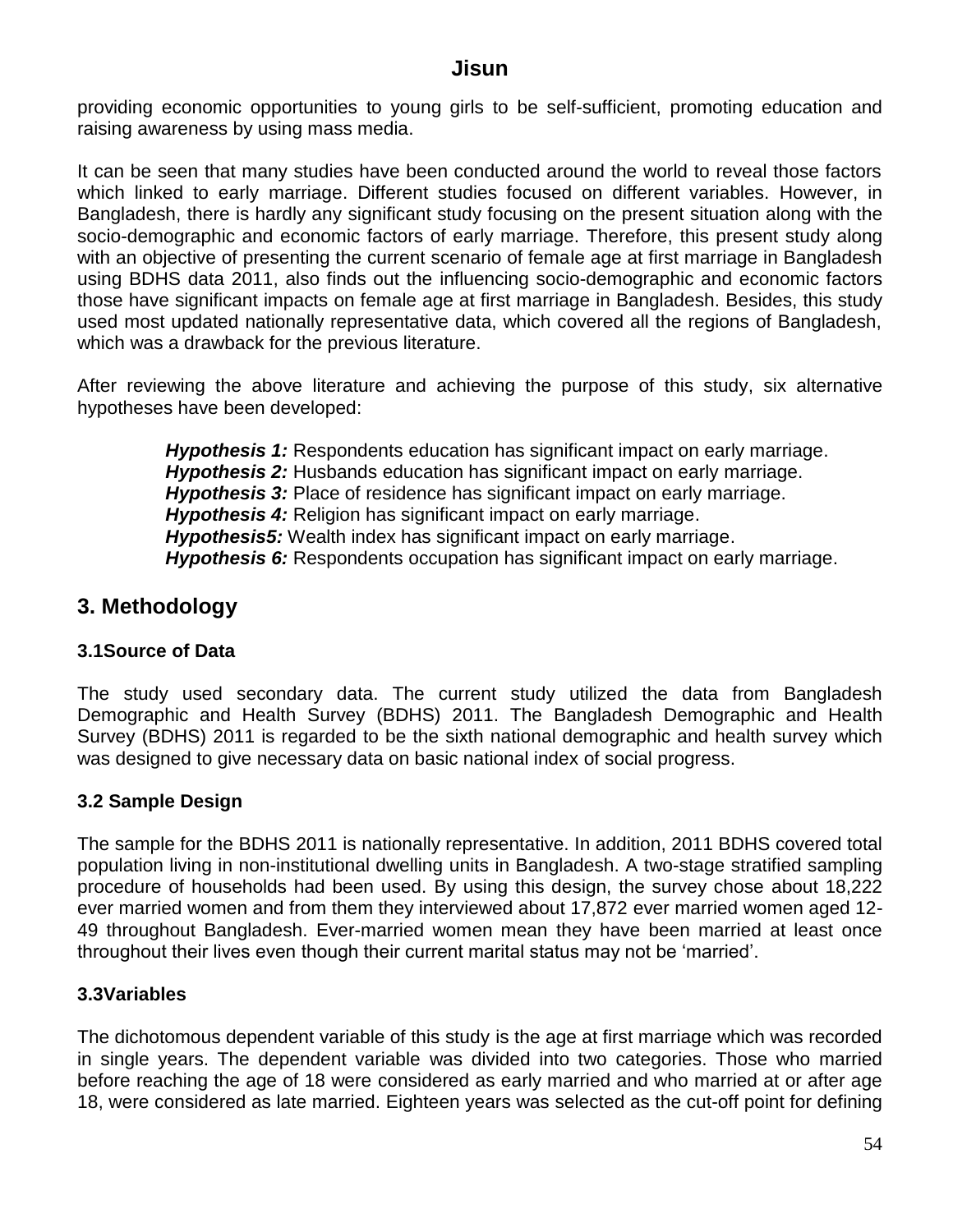the state of marriage as this is the legal female age at marriage in Bangladesh. The independent variables for this study were respondent"s education (no education, primary, secondary, higher), husband"s education(no education, primary, secondary, higher), place of residence (rural, urban), religion(Muslim, non-Muslim), wealth index (poor, middle, rich), respondent's occupation (unemployed, agriculture/home/poultry, labor, business/professional).Therefore, these sociodemographic and economic independent variables were meaningful to assess the factors that were responsible for early marriage.

## **4. Statistical Analyses**

All the analyses of this paper were performed by Statistical Package for Social Sciences (SPSS 16.0). Cross tabulation and chi- square tests were performed first. Then those variables found to be significant in chi-square test were used to construct logistic regression model. It was found that about 77.7% women got married before age 18, which was considered here as early marriage and about only 22.3% married at or after age 18, which was considered here as late marriage.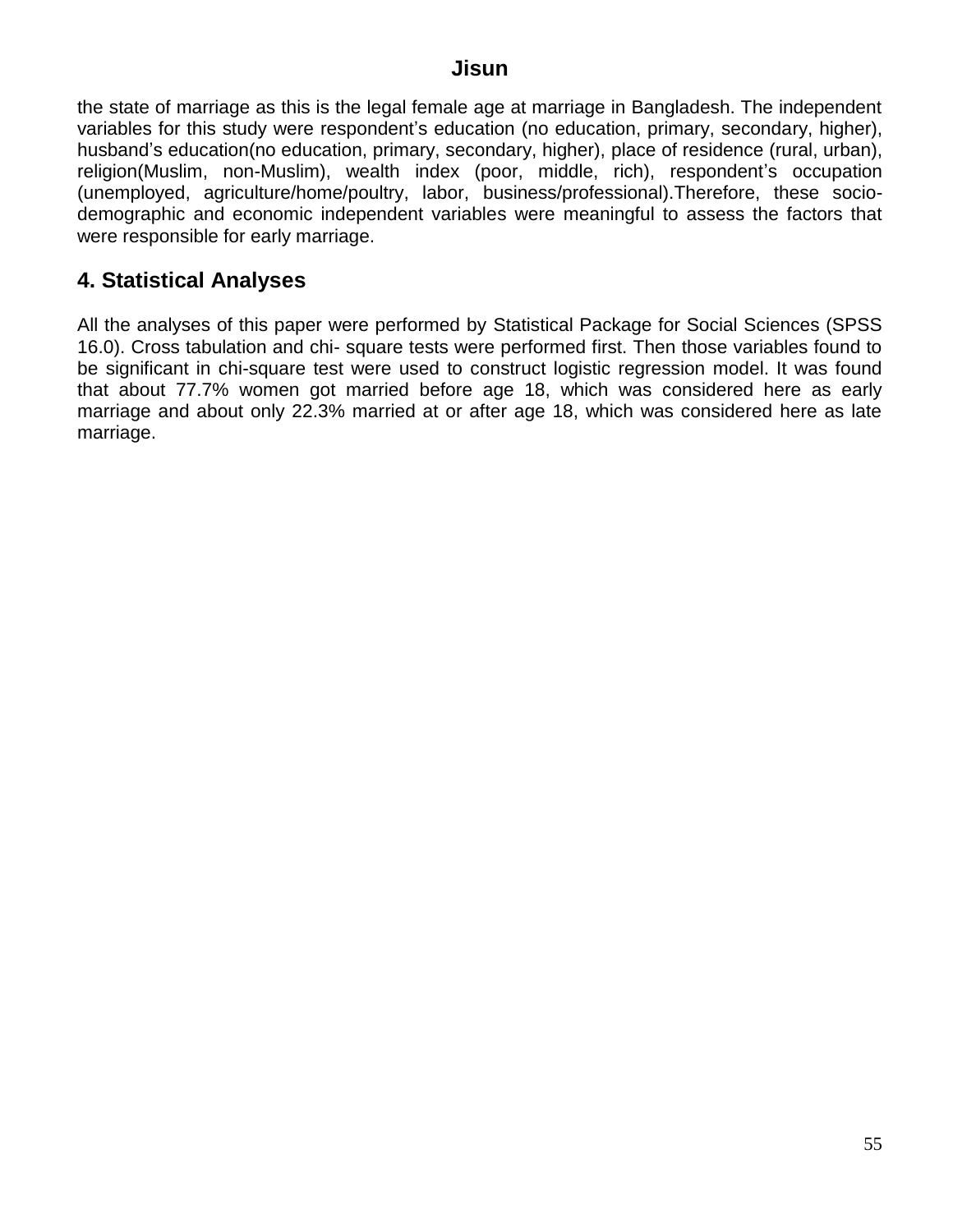#### **4.1Findings from Bivariate Analysis**

| independent variables           |                       |                   |      |  |  |  |  |
|---------------------------------|-----------------------|-------------------|------|--|--|--|--|
| Variables and their categories  | Age at first marriage | Total (%)         |      |  |  |  |  |
|                                 | Late married (%)      | Early married (%) |      |  |  |  |  |
| <b>Respondent's education</b>   |                       |                   |      |  |  |  |  |
| No education                    | 14.7                  | 29.2              | 26.0 |  |  |  |  |
| Primary                         | 19.5                  | 32.9              | 29.9 |  |  |  |  |
| Secondary                       | 39.8                  | 34.8              | 35.9 |  |  |  |  |
| Higher                          | 26                    | 3.1               | 8.2  |  |  |  |  |
| <b>Husband's education</b>      |                       |                   |      |  |  |  |  |
| No education                    | 16.2                  | 32.8              | 29.1 |  |  |  |  |
| Primary                         | 19.6                  | 29.3              | 27.1 |  |  |  |  |
| Secondary                       | 31.5                  | 28.3              | 29.0 |  |  |  |  |
| Higher                          | 32.6                  | 9.6               | 14.7 |  |  |  |  |
| <b>Place of residence</b>       |                       |                   |      |  |  |  |  |
| Rural                           | 55.4                  | 68.1              | 65.3 |  |  |  |  |
| Urban                           | 44.6                  | 31.9              | 34.7 |  |  |  |  |
| <b>Religion</b>                 |                       |                   |      |  |  |  |  |
| <b>Muslim</b>                   | 83.0                  | 88.2              | 88.8 |  |  |  |  |
| Non-Muslim                      | 17.0                  | 11.2              | 11.2 |  |  |  |  |
| <b>Wealth index</b>             |                       |                   |      |  |  |  |  |
| Poor                            | 22.7                  | 40.0              | 34.3 |  |  |  |  |
| Middle                          | 36.5                  | 41.5              | 39.1 |  |  |  |  |
| <b>Rich</b>                     | 40.8                  | 18.6              | 26.6 |  |  |  |  |
| <b>Respondent's work status</b> |                       |                   |      |  |  |  |  |
| Unemployed                      | 3.0                   | 6.0               | 68.0 |  |  |  |  |
| Agriculture/poultry/home        | 13.0                  | 20.9              | 16.7 |  |  |  |  |
| Labor                           | 46.8                  | 66.9              | 11.5 |  |  |  |  |
| Business/professional           | 40.0                  | 11.7              | 3.8  |  |  |  |  |
|                                 |                       |                   |      |  |  |  |  |
|                                 |                       |                   |      |  |  |  |  |

#### **Table 1: Bivariate Analysis for the Dependent Variable 'Age at First Marriage' by Independent Variables**

From Table 1, it can be seen that women from the rural areas have the highest percentage (68.1%) of getting married early than the women from the urban areas (31.9%). About 88.2% Muslim women reported of getting married very early. The percentage of early marriage was the highest (66.9%) in female labors and lowest in females who are unemployed. It can also be noticed that rich people have a lower tendency of getting married early than poor and middleclass people.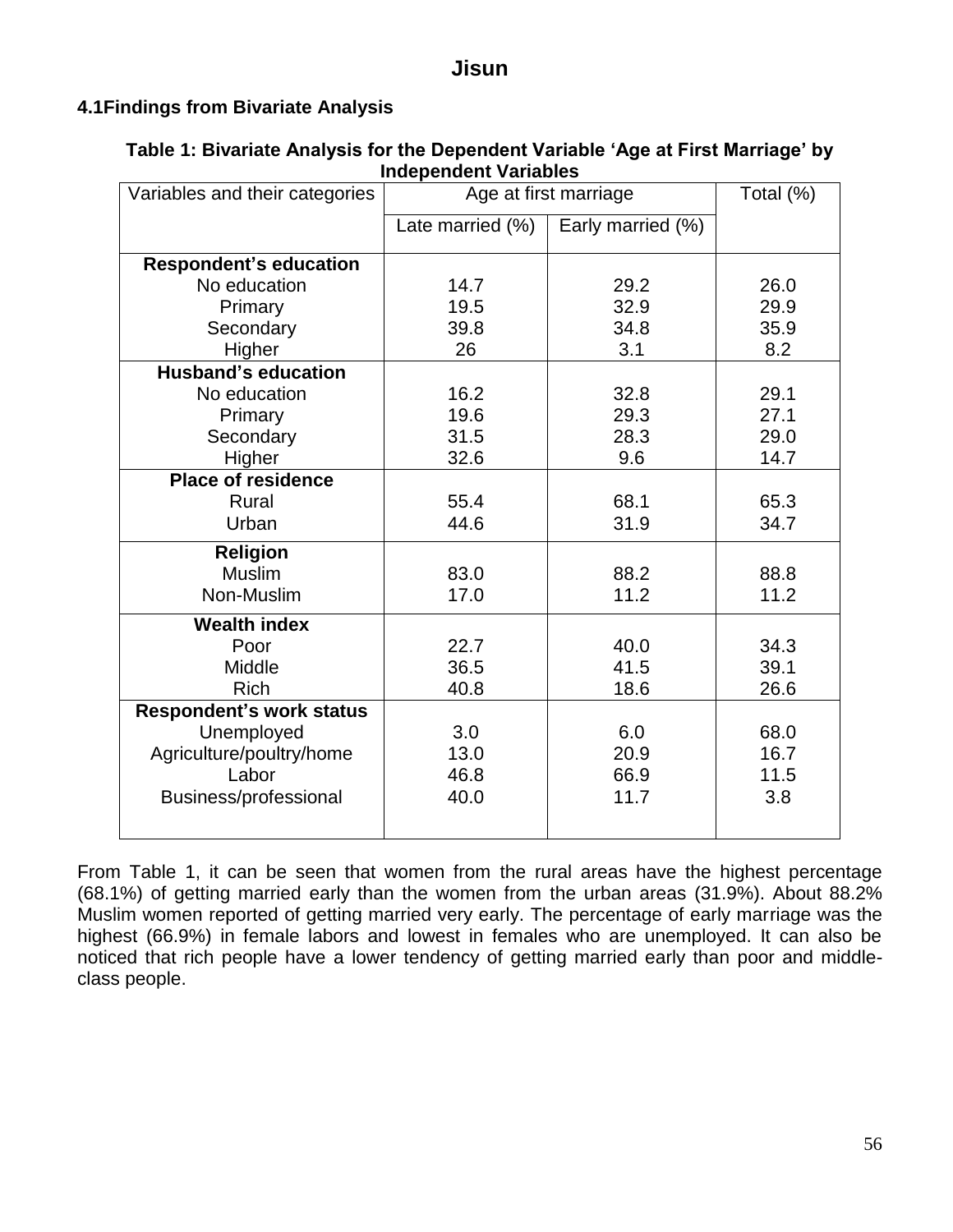| rapid 2. hoodito of ohr oquare root to root orginitoant variables |         |             |  |  |  |  |
|-------------------------------------------------------------------|---------|-------------|--|--|--|--|
| Variables                                                         | P value | Decision    |  |  |  |  |
| <b>Respondent's Education</b>                                     | 0.000   | Significant |  |  |  |  |
| <b>Husband's Education</b>                                        | 0.000   | Significant |  |  |  |  |
| <b>Place of Residence</b>                                         | 0.000   | Significant |  |  |  |  |
| Religion                                                          | 0.000   | Significant |  |  |  |  |
| Wealth Index                                                      | 0.000   | Significant |  |  |  |  |
| <b>Respondent's Work Status</b>                                   | 0.000   | Significant |  |  |  |  |

#### **Table 2: Results of Chi-Square Test to Test Significant Variables**

At 5% level of significance, it can be found from the chi-square table that, all the six earlier formulated alternative hypotheses were accepted. Therefore, the variables respondent"s education, husband's education, place of residence, religion, wealth index and respondent's work status were highly significant. The logistic regression model was then constructed using these significant variables.

#### **4.2 Logistic Regression Model**

The logistic regression model for this study is given below:

$$
Y = \beta_0 + \beta_1 X_1 + \beta_2 X_2 + \beta_3 X_3 + \beta_4 X_4 + \beta_5 X_5 + \beta_6 X_6 + \varepsilon \text{ (error term)}
$$

Where,

*Y*= 0, if early marriage

1, if late marriage

So, this equation can be written using the name of the variables:

Age at first marriage=  $\beta_0$  +  $\beta_1$  respondent's education+  $\beta_2$  husband's education+  $\beta_3$  place of residence+ $\beta_4$ religion+ $\beta_5$ wealth index+ $\beta_6$ respondent's work status+  $\varepsilon$ (error term).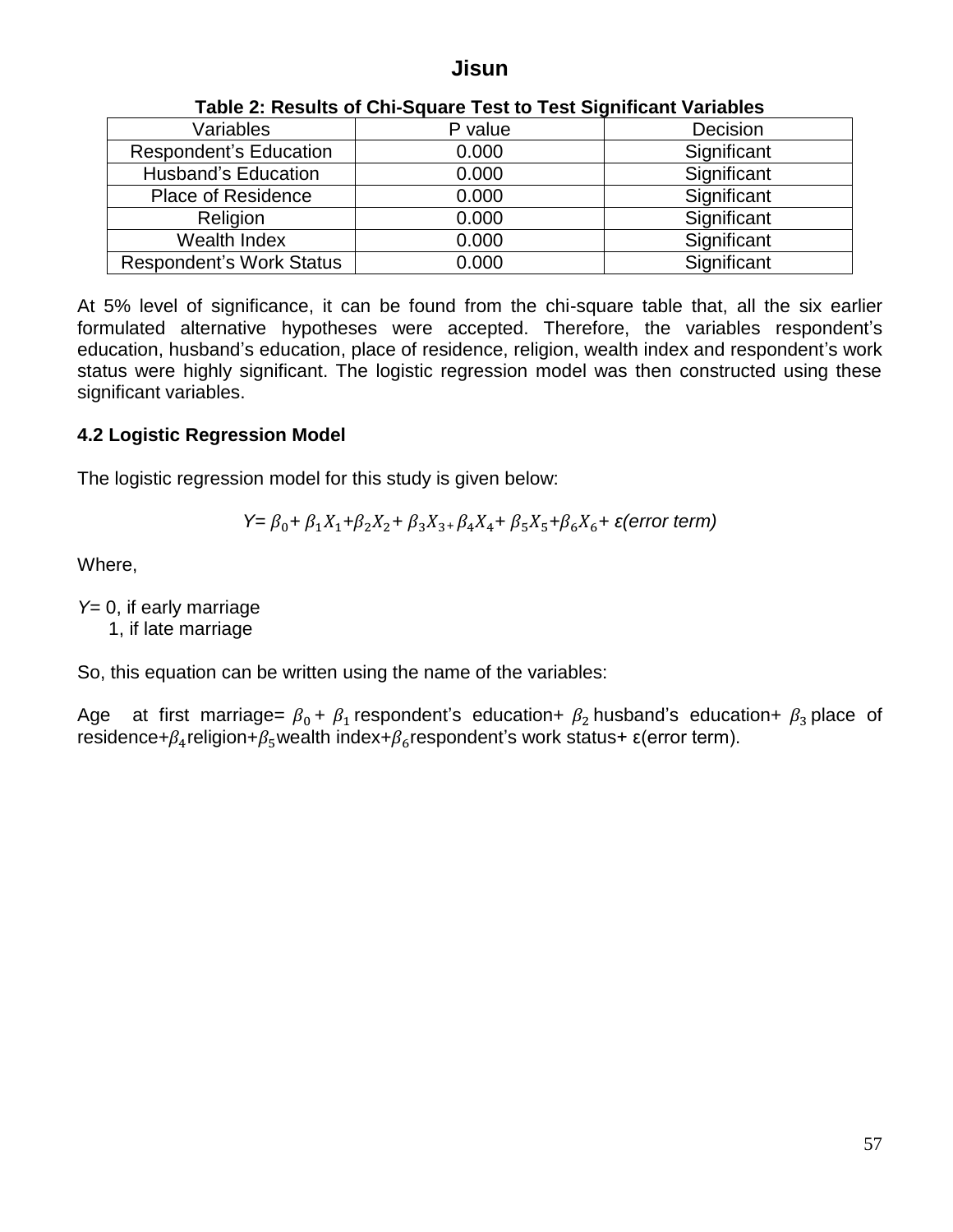| Variables and their<br>categories | Coefficient | Standard<br>Error | P-value | Odds ratio |
|-----------------------------------|-------------|-------------------|---------|------------|
| <b>Respondent's Education</b>     |             |                   |         |            |
| No education                      | 2.165       | 0.245             | 000*    | 8.711      |
| Primary                           | 2.149       | 0.237             | $.000*$ | 8.578      |
| Secondary                         | 1.742       | 0.201             | $.000*$ | 5.707      |
| Higher ****                       |             |                   |         |            |
| <b>Husband's Education</b>        |             |                   |         |            |
| No education                      | .585        | 0.219             | $.008*$ | 1.796      |
| Primary                           | .603        | 0.208             | $.004*$ | 1.828      |
| Secondary                         | .333        | 0.183             | $.049*$ | 1.396      |
| Higher****                        |             |                   |         |            |
| <b>Place of residence</b>         |             |                   |         |            |
| Rural                             | .265        | 0.120             | $.027*$ | 1.303      |
| Urban ****                        |             |                   |         |            |
| <b>Religion</b>                   |             |                   |         |            |
| <b>Muslims</b>                    | .774        | 0.133             | $.000*$ | 2.169      |
| Non Muslims ****                  |             |                   |         |            |
| <b>Wealth index</b>               |             |                   |         |            |
| Poor                              | .312        | 0.173             | .071    | 1.367      |
| Middle                            | .256        | 0.138             | .064    | 1.292      |
| Rich ****                         |             |                   |         |            |
| <b>Respondent's work</b>          |             |                   |         |            |
| <b>status</b>                     |             |                   |         |            |
| Unemployed                        | 838         | 0.871             | .336    | 2.312      |
| Agriculture/home/poultry          | .288        | 0.182             | .114    | 1.333      |
| Labor                             | .442        | 0.144             | $.002*$ | 1.555      |
| Business/professional****         |             |                   |         |            |

#### **Table 3: Logistic Regression Analysis with All Selected Independent Variables**

\*\*\*\*=Reference category, level of significance: \*p<0.05= significant

Here the odds ratios indicated that respondents having no education, primary and secondary education were found to have early marriage 8.711, 8.588 and 5.707 times more likely compared with those having higher education. From this analysis, it can be shown that occurrence of early marriage is 1.796, 1.828 and 1.396 times more likely for those whose husbands have no education, primary and secondary education in comparison to those whose have higher education. In contrast, women living in the rural areas were 1.303 times more likely to get married early than those women living in urban areas. In addition, early marriage among women who are unemployed and who are involved in agriculture based profession were 2.312 and 1.333 times higher and insignificant than the professional women. However, child marriage was 1.555 times more likely and significant among women who are involved in labor based profession in comparison to women who are involved in the business profession. Muslim women were 2.169 to get married early than Non-

The results of the logistic regression analysis showed that, at 5% level of significance, the earlier formulated alternative hypothesis 1, hypothesis 2, hypothesis 3, hypothesis 4 and hypothesis 6 were accepted. So, the alternative hypotheses containing variables, respondent's education,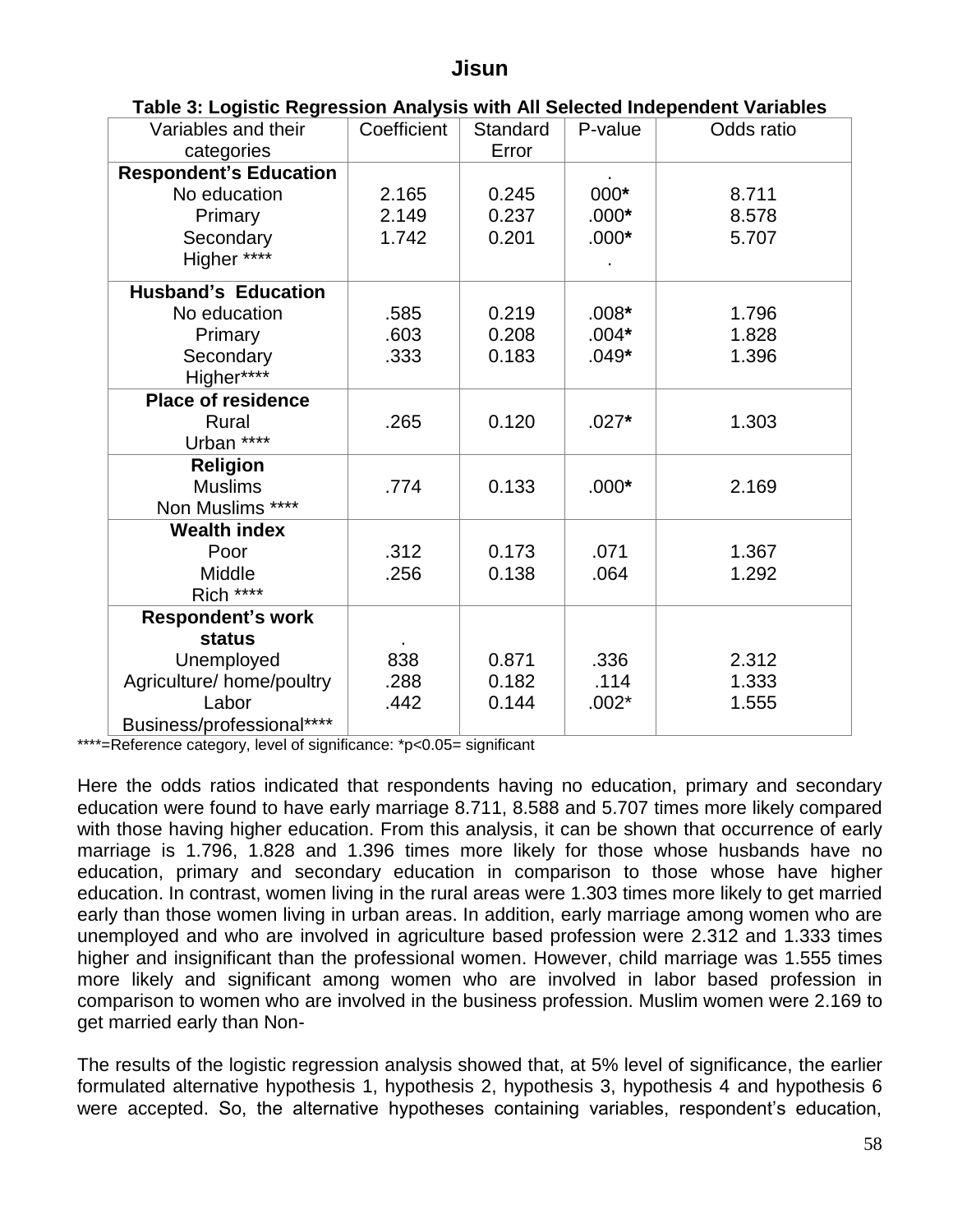husband's education, place of residence, religion and respondent's work status were accepted. That means these variables have the significant impact on early marriage. However, the alternative hypothesis 5 was rejected. That means, the alternative hypothesis containing variable, wealth index was rejected. Hence, wealth index has no significant influence on early marriage.

## **5. Conclusion**

Bangladesh has laws to regulate early marriage, but these laws are not followed by most of the people in our country. However, till now, most of the studies focused on the impact of education in rising the age at first marriage. This present study used logistic regression analysis to see how various factors influence the likelihood of decisions in favor of early or late marriage. The quantitative cross-sectional study revealed the most current situation of early marriage using data from BDHS 2011. The BDHS 2014 data has not been officially published yet. Thus, BDHS 2011 remained the most recent data for this study. It can be observed that the rate of age at first marriage in Bangladesh is still very high (77.7%).The incidence of early marriage is higher among respondents having no education (29.2%), primary (32.9%) and secondary (34.8%) education. This rate is higher among the respondents from the rural area (68.1%). The influential factors of early marriage were found to be respondent's education, husband's education, place of residence, religion, and respondent"s work status. In another way, these factors can cause early marriage rise. This study provided evidence that wealth index has no significant effect on early marriage. Finally, it can be inferred that the presence of early marriage in our country is still very high and the strong determinants of early marriage are respondent's education, husband's education, place of residence, religion as well as respondent's work status.

The child work activists, policymakers, and social workers can utilize the findings of this study to outline some intervention program to prevent the adolescents from the adverse effect of child marriage. Hence, based on the findings, some recommendations are stated below to prevent the young girls of Bangladesh from the disadvantageous impact of early marriage:

- Uniformity of national income should be confirmed throughout Bangladesh to reduce economic disparity. As a result, the consequences of early marriage will maintain homogeneity in the urban and rural areas.
- It is essential to educate both male and female counterpart of this country up to higher level, which will eventually increase the age at first marriage.
- We need to invest more on education in rural areas, where the rate of early marriage is quite high.
- Also, creating employment opportunity for female population in rustic areas will ultimately alleviate poverty as poor families often want to marry off their daughters early.
- Being one of the largest Muslim countries in the world, early marriage is extensively practiced in Bangladesh. Therefore, Government can take the initiative to arrange seminars to explain the awful effect of child marriage in a religious way.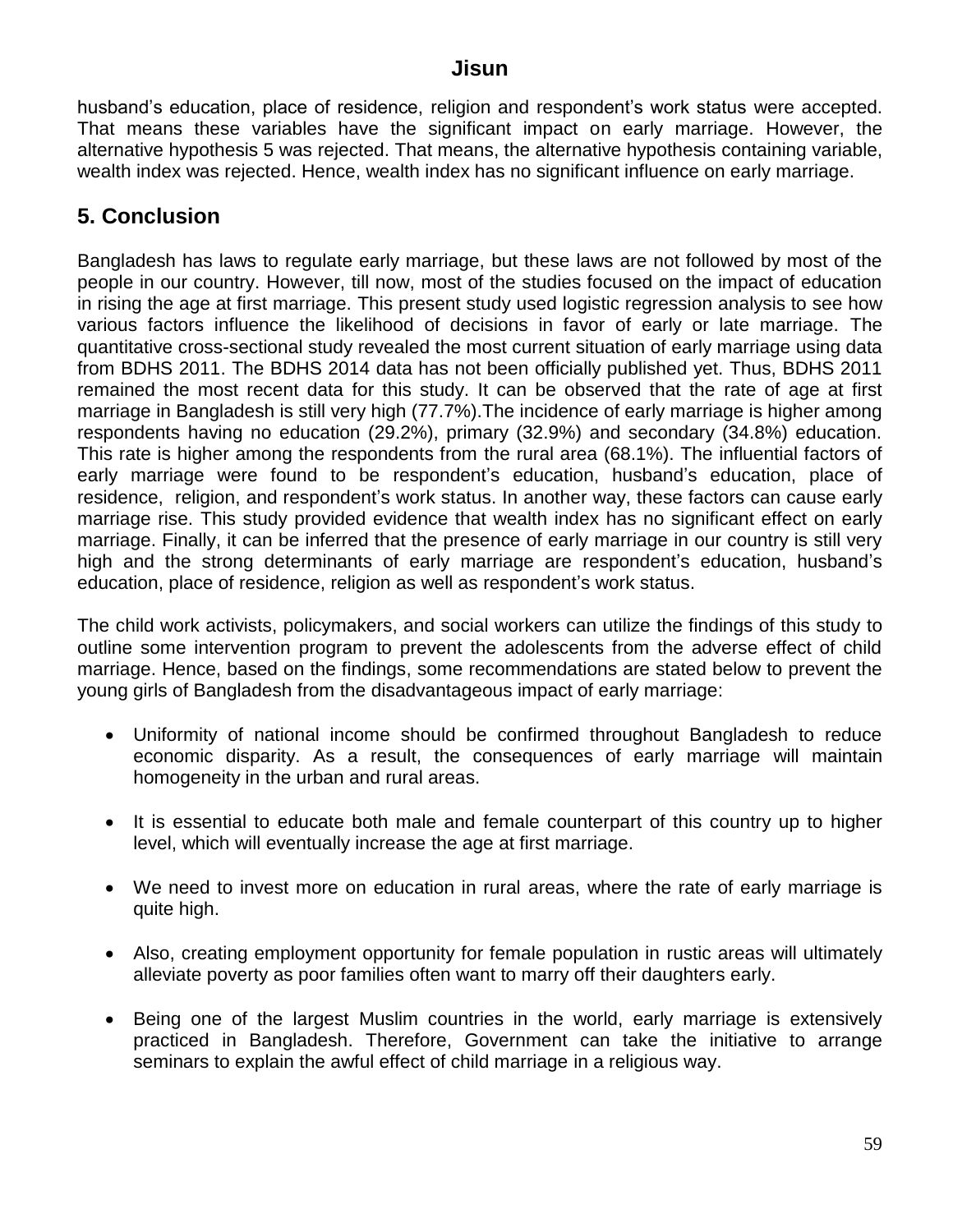• It is necessary to provide skill based training and opportunities for young girls so that they can earn their livelihood and discourage marriage at an early age.

If all the mentioned recommendations will be implemented properly, the age at first marriage of female adolescents of Bangladesh will be increased gradually.

## **6. Limitations**

One of the major limitations of this study is that the study utilized information from BDHS 2011 because of the unavailability of data from BDHS 2014. In addition, if primary data had been used then the reliability of this study would have been better and we get to know the most current scenario of child marriage. Another limitation is that the study used only six socio-demographic and economic variables. Some more significant variables could have been included in the study. In addition, further research is required to examine some physical and psychological consequences of child marriage like teenage marital pregnancy, reproductive health complications and so on.

## **References**

Amin, S 2008, "Reforming Marriage Practices in Bangladesh", Population Council, New York, viewed 15 August 2015,

<http://www.popcouncil.org/uploads/pdfs/TABriefs/PGY\_Brief31\_MarriageBangladesh.pdf>.

- Boyd, A, Ashford, L, Haub, C, and Cornelius, D 2000, "The Worlds' Youth 2000", Population Reference Bureau, Washington, DC, viewed 14 September 2015, <http://www.prb.org/pdf/WorldsYouth\_Eng.pdf>.
- Choe, MK, Thapa, S,and Mishra, V. 2005, 'Early Marriage and Early Motherhood in Nepal', *Journal of Biosocial Science , vol. 7, no. 2, pp.* 1-20, viewed 25 August 2015, <https://www.researchgate.net/publication/7965634\_Early\_Marriage\_and\_Early\_Motherhoo d in Nepal>.
- Field, E and Ambrus, A 2008, 'Early Marriage, Age of Menarche, and Female Schooling Attainment in Bangladesh', *Journal of Political Economy , vol. 116, no. 5, pp.* 881-930, viewed 25 August 2015, <https://dash.harvard.edu/bitstream/handle/1/3200264/ambrus\_earlymarriage.pdf?sequenc

 $e=2$ 

Fleischer, A, LutzJean, M and Schmidt, O 2010, "Population Dynamics in Bangladesh: A case study on the causes and effects of demographic change in Bangladesh", Division of Health, Education and Social Protection, Dhaka, viewed 24 September 2015, <https://www.researchgate.net/publication/236263859\_Population\_Dynamics\_in\_Banglades h A case study on the causes and effects of demographic change in Bangladesh>.

Hirschman, C 1985, 'Premarital Socioeconomic Roles and The Timing of Family Formation: A Comparative Study of Five Asian Societies', *Demography, vol. 22, issue 1, pp.* 35-59, viewed 15 September 2015,

<https://csde.washington.edu/~glynn/c/pubs/Premarital Socio economic Roles and Timing.pdf>.

Innocenti Digest 2001, 'Early Marriage: Child Spouses', UNICEF, Italy, viewed 12 August 2015, <https://www.unicef-irc.org/publications/pdf/digest7e.pdf>.